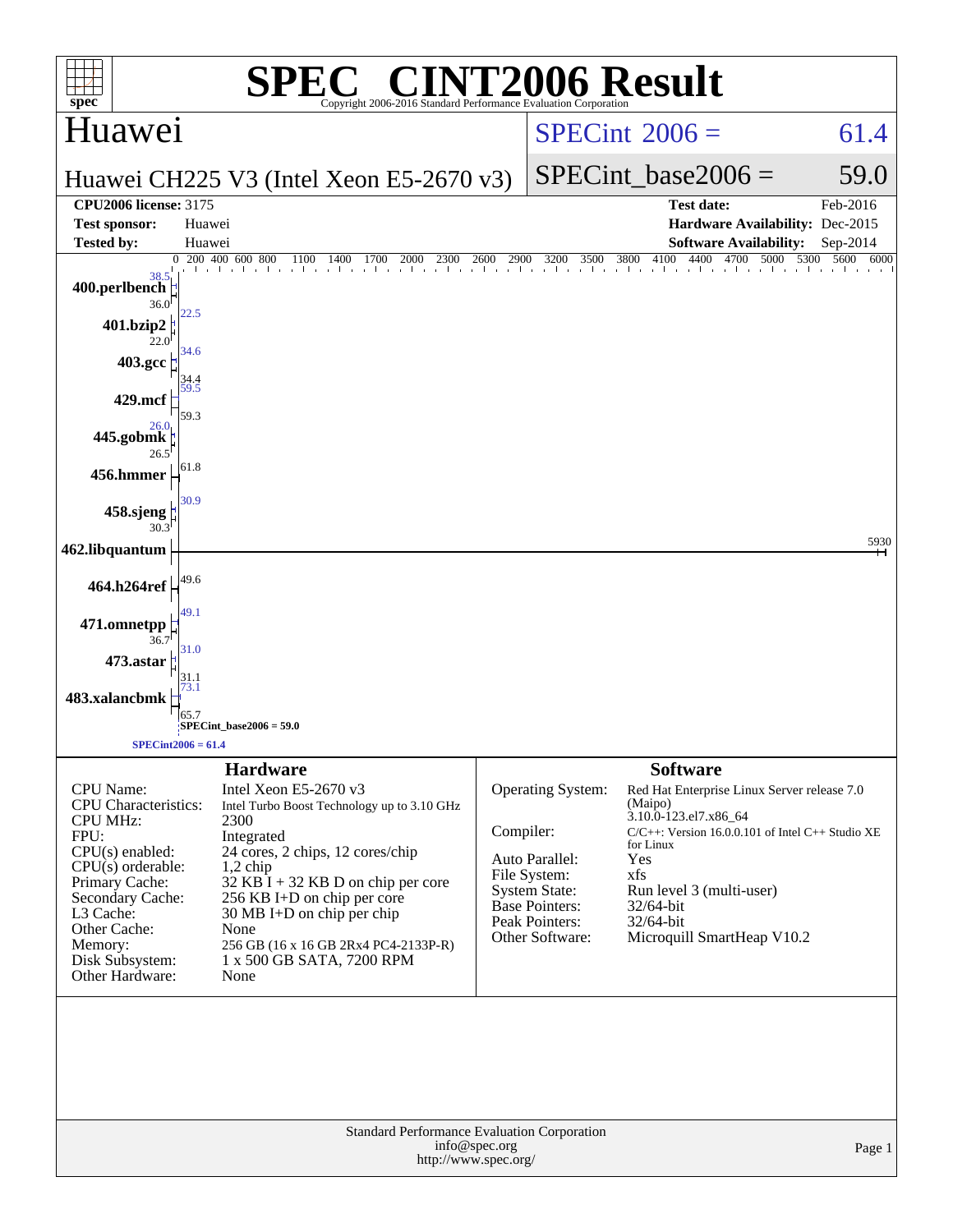

#### Huawei

### $SPECint2006 = 61.4$  $SPECint2006 = 61.4$

Huawei CH225 V3 (Intel Xeon E5-2670 v3)

SPECint base2006 =  $59.0$ 

**[CPU2006 license:](http://www.spec.org/auto/cpu2006/Docs/result-fields.html#CPU2006license)** 3175 **[Test date:](http://www.spec.org/auto/cpu2006/Docs/result-fields.html#Testdate)** Feb-2016

**[Test sponsor:](http://www.spec.org/auto/cpu2006/Docs/result-fields.html#Testsponsor)** Huawei **[Hardware Availability:](http://www.spec.org/auto/cpu2006/Docs/result-fields.html#HardwareAvailability)** Dec-2015 **[Tested by:](http://www.spec.org/auto/cpu2006/Docs/result-fields.html#Testedby)** Huawei **[Software Availability:](http://www.spec.org/auto/cpu2006/Docs/result-fields.html#SoftwareAvailability)** Sep-2014

#### **[Results Table](http://www.spec.org/auto/cpu2006/Docs/result-fields.html#ResultsTable)**

|                                                                                                          | <b>Base</b>    |       |                |       |                |       | <b>Peak</b>    |              |                |              |                |              |
|----------------------------------------------------------------------------------------------------------|----------------|-------|----------------|-------|----------------|-------|----------------|--------------|----------------|--------------|----------------|--------------|
| <b>Benchmark</b>                                                                                         | <b>Seconds</b> | Ratio | <b>Seconds</b> | Ratio | <b>Seconds</b> | Ratio | <b>Seconds</b> | <b>Ratio</b> | <b>Seconds</b> | <b>Ratio</b> | <b>Seconds</b> | <b>Ratio</b> |
| $ 400.\text{perlbench}$                                                                                  | 270            | 36.1  | 271            | 36.0  | 272            | 35.9  | 254            | 38.5         | 254            | 38.5         | 253            | 38.6         |
| 401.bzip2                                                                                                | 437            | 22.1  | 438            | 22.0  | 439            | 22.0  | 429            | 22.5         | 430            | 22.5         | 429            | 22.5         |
| $403.\mathrm{gcc}$                                                                                       | 234            | 34.4  | 234            | 34.4  | 234            | 34.3  | 233            | 34.6         | 232            | 34.6         | 233            | 34.6         |
| $429$ mcf                                                                                                | 153            | 59.5  | 154            | 59.1  | 154            | 59.3  | 153            | 59.5         | 152            | 60.1         | 154            | 59.4         |
| $445$ .gobmk                                                                                             | 396            | 26.5  | 396            | 26.5  | 396            | 26.5  | 404            | 26.0         | 404            | 26.0         | 404            | 26.0         |
| 456.hmmer                                                                                                | 151            | 61.8  | 151            | 61.8  | 151            | 61.7  | <b>151</b>     | 61.8         | 151            | 61.8         | 151            | 61.7         |
| $458$ .sjeng                                                                                             | 398            | 30.4  | 399            | 30.3  | 399            | 30.3  | 392            | 30.9         | 392            | 30.9         | 392            | 30.9         |
| 462.libquantum                                                                                           | 3.53           | 5870  | 3.49           | 5940  | 3.49           | 5930  | 3.53           | 5870         | 3.49           | 5940         | 3.49           | 5930         |
| 464.h264ref                                                                                              | 445            | 49.8  | 447            | 49.5  | 446            | 49.6  | 445            | 49.8         | 447            | 49.5         | 446            | <u>49.6</u>  |
| $ 471$ .omnetpp                                                                                          | 170            | 36.7  | 171            | 36.6  | 170            | 36.8  | 127            | 49.3         | 127            | 49.1         | 129            | 48.3         |
| $ 473$ . astar                                                                                           | 227            | 30.9  | 226            | 31.1  | 226            | 31.1  | 226            | 31.0         | 226            | 31.1         | 226            | 31.0         |
| 483.xalancbmk                                                                                            | 105            | 65.7  | 105            | 65.8  | 105            | 65.7  | 94.2           | 73.3         | 94.4           | 73.1         | 94.4           | 73.1         |
| Results appear in the order in which they were run. Bold underlined text indicates a median measurement. |                |       |                |       |                |       |                |              |                |              |                |              |

#### **[Submit Notes](http://www.spec.org/auto/cpu2006/Docs/result-fields.html#SubmitNotes)**

The config file option 'submit' was used.

#### **[Operating System Notes](http://www.spec.org/auto/cpu2006/Docs/result-fields.html#OperatingSystemNotes)**

Stack size set to unlimited using "ulimit -s unlimited"

#### **[Platform Notes](http://www.spec.org/auto/cpu2006/Docs/result-fields.html#PlatformNotes)**

Standard Performance Evaluation Corporation [info@spec.org](mailto:info@spec.org) BIOS configuration: Set Power Efficiency Mode to Peformance Set Snoop Mode to ES Set Hyper-Threading to Disabled Baseboard Management Controller used to adjust the fan speed to 100% Sysinfo program /spec16/config/sysinfo.rev6914 \$Rev: 6914 \$ \$Date:: 2014-06-25 #\$ e3fbb8667b5a285932ceab81e28219e1 running on localhost.localdomain Mon Feb 1 08:06:43 2016 This section contains SUT (System Under Test) info as seen by some common utilities. To remove or add to this section, see: <http://www.spec.org/cpu2006/Docs/config.html#sysinfo> From /proc/cpuinfo model name : Intel(R) Xeon(R) CPU E5-2670 v3 @ 2.30GHz 2 "physical id"s (chips) 24 "processors" cores, siblings (Caution: counting these is hw and system dependent. The following excerpts from /proc/cpuinfo might not be reliable. Use with Continued on next page

<http://www.spec.org/>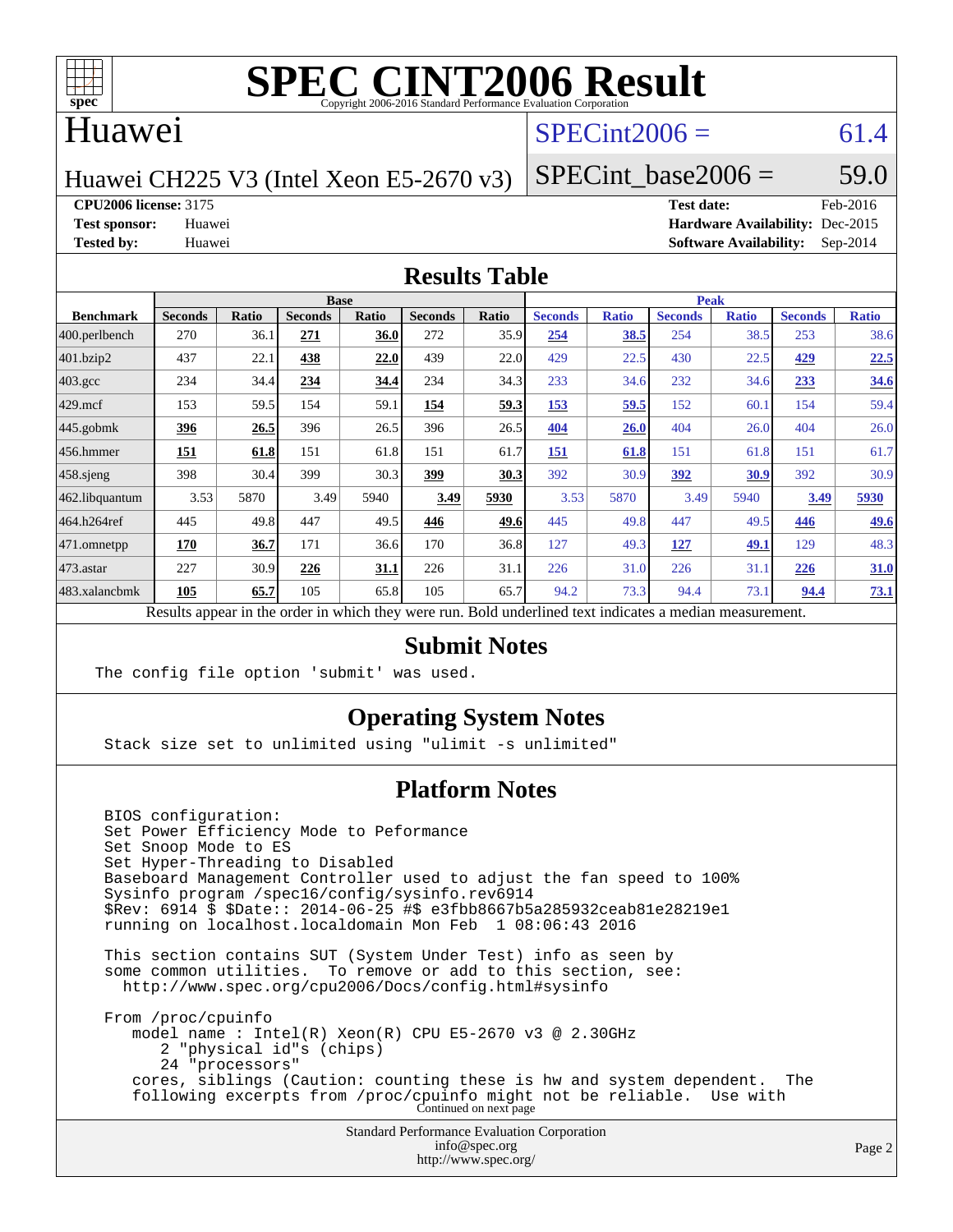

#### **[SPEC CINT2006 Result](http://www.spec.org/auto/cpu2006/Docs/result-fields.html#SPECCINT2006Result)** Copyright 2006-2016 Standard Performance Evaluation Corpor

#### Huawei

#### $SPECint2006 = 61.4$  $SPECint2006 = 61.4$

Huawei CH225 V3 (Intel Xeon E5-2670 v3)

SPECint base2006 =  $59.0$ **[CPU2006 license:](http://www.spec.org/auto/cpu2006/Docs/result-fields.html#CPU2006license)** 3175 **[Test date:](http://www.spec.org/auto/cpu2006/Docs/result-fields.html#Testdate)** Feb-2016 **[Test sponsor:](http://www.spec.org/auto/cpu2006/Docs/result-fields.html#Testsponsor)** Huawei **[Hardware Availability:](http://www.spec.org/auto/cpu2006/Docs/result-fields.html#HardwareAvailability)** Dec-2015 **[Tested by:](http://www.spec.org/auto/cpu2006/Docs/result-fields.html#Testedby)** Huawei **[Software Availability:](http://www.spec.org/auto/cpu2006/Docs/result-fields.html#SoftwareAvailability)** Sep-2014

#### **[Platform Notes \(Continued\)](http://www.spec.org/auto/cpu2006/Docs/result-fields.html#PlatformNotes)**

Standard Performance Evaluation Corporation caution.) cpu cores : 12 siblings : 12 physical 0: cores 0 1 2 3 4 5 8 9 10 11 12 13 physical 1: cores 0 1 2 3 4 5 8 9 10 11 12 13 cache size : 30720 KB From /proc/meminfo MemTotal: 263578440 kB HugePages\_Total: 0<br>Hugepagesize: 2048 kB Hugepagesize: From /etc/\*release\* /etc/\*version\* os-release: NAME="Red Hat Enterprise Linux Server" VERSION="7.0 (Maipo)" ID="rhel" ID\_LIKE="fedora" VERSION\_ID="7.0" PRETTY\_NAME="Red Hat Enterprise Linux Server 7.0 (Maipo)" ANSI\_COLOR="0;31" CPE\_NAME="cpe:/o:redhat:enterprise\_linux:7.0:GA:server" redhat-release: Red Hat Enterprise Linux Server release 7.0 (Maipo) system-release: Red Hat Enterprise Linux Server release 7.0 (Maipo) system-release-cpe: cpe:/o:redhat:enterprise\_linux:7.0:ga:server uname -a: Linux localhost.localdomain 3.10.0-123.el7.x86\_64 #1 SMP Mon May 5 11:16:57 EDT 2014 x86\_64 x86\_64 x86\_64 GNU/Linux run-level 3 Feb 1 08:01 SPEC is set to: /spec16 Filesystem Type Size Used Avail Use% Mounted on /dev/sda2 xfs 449G 8.2G 441G 2% / Additional information from dmidecode: Warning: Use caution when you interpret this section. The 'dmidecode' program reads system data which is "intended to allow hardware to be accurately determined", but the intent may not be met, as there are frequent changes to hardware, firmware, and the "DMTF SMBIOS" standard. BIOS Insyde Corp. 1.69 10/31/2015 Memory: 8x Micron 36ASF2G72PZ-2G1A2 16 GB 1 rank 2133 MHz 8x Micron 36ASF2G72PZ-2G1A2 16 GB 2 rank 2133 MHz 8x NO DIMM NO DIMM 3 rank (End of data from sysinfo program)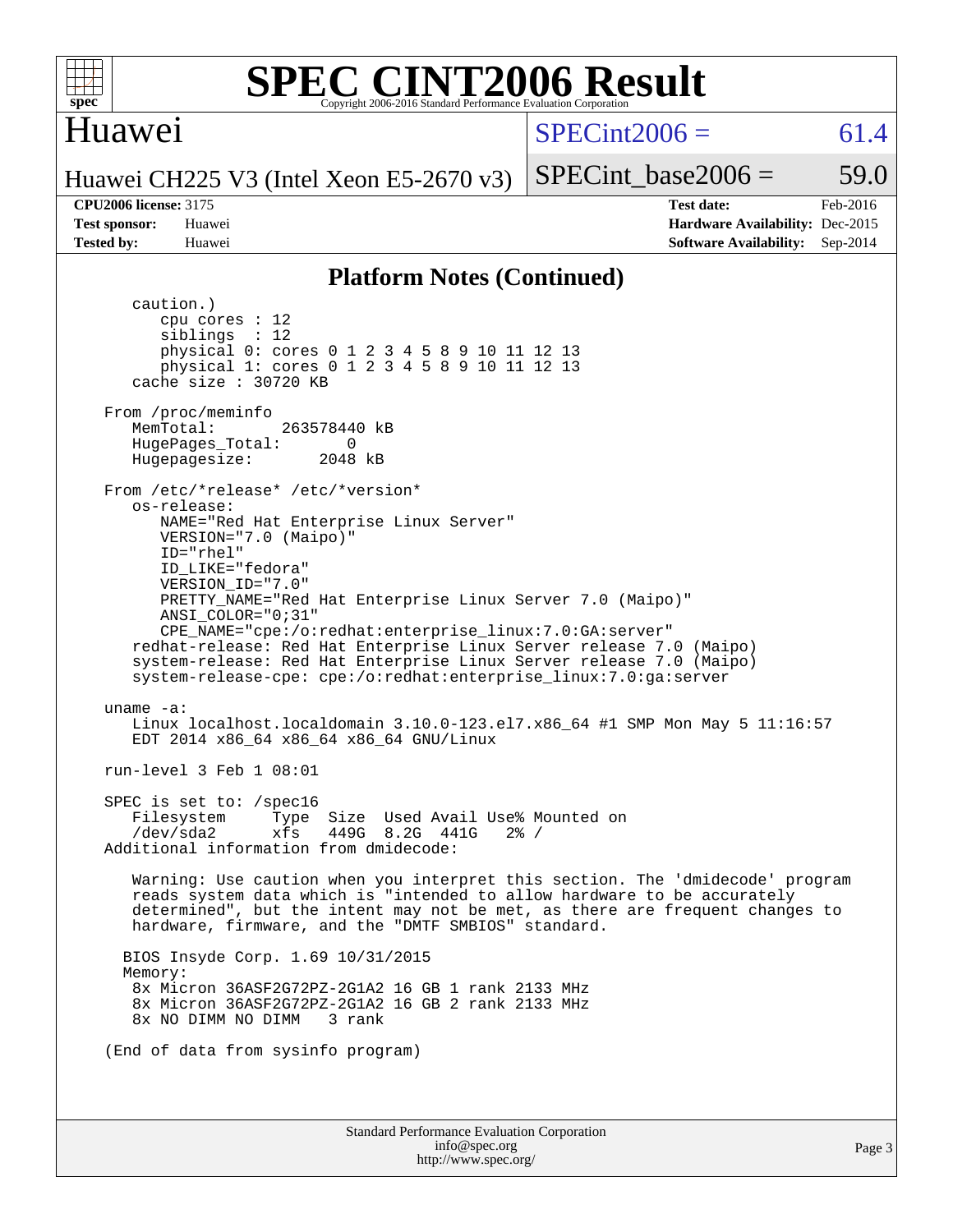

#### Huawei

 $SPECint2006 = 61.4$  $SPECint2006 = 61.4$ 

Huawei CH225 V3 (Intel Xeon E5-2670 v3)

**[Test sponsor:](http://www.spec.org/auto/cpu2006/Docs/result-fields.html#Testsponsor)** Huawei **[Hardware Availability:](http://www.spec.org/auto/cpu2006/Docs/result-fields.html#HardwareAvailability)** Dec-2015 **[Tested by:](http://www.spec.org/auto/cpu2006/Docs/result-fields.html#Testedby)** Huawei **[Software Availability:](http://www.spec.org/auto/cpu2006/Docs/result-fields.html#SoftwareAvailability)** Sep-2014

SPECint base2006 =  $59.0$ **[CPU2006 license:](http://www.spec.org/auto/cpu2006/Docs/result-fields.html#CPU2006license)** 3175 **[Test date:](http://www.spec.org/auto/cpu2006/Docs/result-fields.html#Testdate)** Feb-2016

#### **[General Notes](http://www.spec.org/auto/cpu2006/Docs/result-fields.html#GeneralNotes)**

Environment variables set by runspec before the start of the run: KMP\_AFFINITY = "granularity=fine,compact,1,0" LD\_LIBRARY\_PATH = "/spec16/libs/32:/spec16/libs/64:/spec16/sh"  $OMP_NUM_THREADS = "24"$ 

 Binaries compiled on a system with 1x Intel Core i5-4670K CPU + 32GB memory using RedHat EL 7.1 Transparent Huge Pages enabled with: echo always > /sys/kernel/mm/transparent\_hugepage/enabled runspec command invoked through numactl i.e.: numactl --interleave=all runspec <etc>

#### **[Base Compiler Invocation](http://www.spec.org/auto/cpu2006/Docs/result-fields.html#BaseCompilerInvocation)**

[C benchmarks](http://www.spec.org/auto/cpu2006/Docs/result-fields.html#Cbenchmarks):  $inc - m64$ 

[C++ benchmarks:](http://www.spec.org/auto/cpu2006/Docs/result-fields.html#CXXbenchmarks) [icpc -m64](http://www.spec.org/cpu2006/results/res2016q1/cpu2006-20160202-38957.flags.html#user_CXXbase_intel_icpc_64bit_fc66a5337ce925472a5c54ad6a0de310)

### **[Base Portability Flags](http://www.spec.org/auto/cpu2006/Docs/result-fields.html#BasePortabilityFlags)**

 400.perlbench: [-DSPEC\\_CPU\\_LP64](http://www.spec.org/cpu2006/results/res2016q1/cpu2006-20160202-38957.flags.html#b400.perlbench_basePORTABILITY_DSPEC_CPU_LP64) [-DSPEC\\_CPU\\_LINUX\\_X64](http://www.spec.org/cpu2006/results/res2016q1/cpu2006-20160202-38957.flags.html#b400.perlbench_baseCPORTABILITY_DSPEC_CPU_LINUX_X64) 401.bzip2: [-DSPEC\\_CPU\\_LP64](http://www.spec.org/cpu2006/results/res2016q1/cpu2006-20160202-38957.flags.html#suite_basePORTABILITY401_bzip2_DSPEC_CPU_LP64) 403.gcc: [-DSPEC\\_CPU\\_LP64](http://www.spec.org/cpu2006/results/res2016q1/cpu2006-20160202-38957.flags.html#suite_basePORTABILITY403_gcc_DSPEC_CPU_LP64) 429.mcf: [-DSPEC\\_CPU\\_LP64](http://www.spec.org/cpu2006/results/res2016q1/cpu2006-20160202-38957.flags.html#suite_basePORTABILITY429_mcf_DSPEC_CPU_LP64) 445.gobmk: [-DSPEC\\_CPU\\_LP64](http://www.spec.org/cpu2006/results/res2016q1/cpu2006-20160202-38957.flags.html#suite_basePORTABILITY445_gobmk_DSPEC_CPU_LP64) 456.hmmer: [-DSPEC\\_CPU\\_LP64](http://www.spec.org/cpu2006/results/res2016q1/cpu2006-20160202-38957.flags.html#suite_basePORTABILITY456_hmmer_DSPEC_CPU_LP64) 458.sjeng: [-DSPEC\\_CPU\\_LP64](http://www.spec.org/cpu2006/results/res2016q1/cpu2006-20160202-38957.flags.html#suite_basePORTABILITY458_sjeng_DSPEC_CPU_LP64) 462.libquantum: [-DSPEC\\_CPU\\_LP64](http://www.spec.org/cpu2006/results/res2016q1/cpu2006-20160202-38957.flags.html#suite_basePORTABILITY462_libquantum_DSPEC_CPU_LP64) [-DSPEC\\_CPU\\_LINUX](http://www.spec.org/cpu2006/results/res2016q1/cpu2006-20160202-38957.flags.html#b462.libquantum_baseCPORTABILITY_DSPEC_CPU_LINUX) 464.h264ref: [-DSPEC\\_CPU\\_LP64](http://www.spec.org/cpu2006/results/res2016q1/cpu2006-20160202-38957.flags.html#suite_basePORTABILITY464_h264ref_DSPEC_CPU_LP64) 471.omnetpp: [-DSPEC\\_CPU\\_LP64](http://www.spec.org/cpu2006/results/res2016q1/cpu2006-20160202-38957.flags.html#suite_basePORTABILITY471_omnetpp_DSPEC_CPU_LP64) 473.astar: [-DSPEC\\_CPU\\_LP64](http://www.spec.org/cpu2006/results/res2016q1/cpu2006-20160202-38957.flags.html#suite_basePORTABILITY473_astar_DSPEC_CPU_LP64) 483.xalancbmk: [-DSPEC\\_CPU\\_LP64](http://www.spec.org/cpu2006/results/res2016q1/cpu2006-20160202-38957.flags.html#suite_basePORTABILITY483_xalancbmk_DSPEC_CPU_LP64) [-DSPEC\\_CPU\\_LINUX](http://www.spec.org/cpu2006/results/res2016q1/cpu2006-20160202-38957.flags.html#b483.xalancbmk_baseCXXPORTABILITY_DSPEC_CPU_LINUX)

#### **[Base Optimization Flags](http://www.spec.org/auto/cpu2006/Docs/result-fields.html#BaseOptimizationFlags)**

[C benchmarks](http://www.spec.org/auto/cpu2006/Docs/result-fields.html#Cbenchmarks): [-xCORE-AVX2](http://www.spec.org/cpu2006/results/res2016q1/cpu2006-20160202-38957.flags.html#user_CCbase_f-xAVX2_5f5fc0cbe2c9f62c816d3e45806c70d7) [-ipo](http://www.spec.org/cpu2006/results/res2016q1/cpu2006-20160202-38957.flags.html#user_CCbase_f-ipo) [-O3](http://www.spec.org/cpu2006/results/res2016q1/cpu2006-20160202-38957.flags.html#user_CCbase_f-O3) [-no-prec-div](http://www.spec.org/cpu2006/results/res2016q1/cpu2006-20160202-38957.flags.html#user_CCbase_f-no-prec-div) [-parallel](http://www.spec.org/cpu2006/results/res2016q1/cpu2006-20160202-38957.flags.html#user_CCbase_f-parallel) [-opt-prefetch](http://www.spec.org/cpu2006/results/res2016q1/cpu2006-20160202-38957.flags.html#user_CCbase_f-opt-prefetch) [-auto-p32](http://www.spec.org/cpu2006/results/res2016q1/cpu2006-20160202-38957.flags.html#user_CCbase_f-auto-p32) [C++ benchmarks:](http://www.spec.org/auto/cpu2006/Docs/result-fields.html#CXXbenchmarks) [-xCORE-AVX2](http://www.spec.org/cpu2006/results/res2016q1/cpu2006-20160202-38957.flags.html#user_CXXbase_f-xAVX2_5f5fc0cbe2c9f62c816d3e45806c70d7) [-ipo](http://www.spec.org/cpu2006/results/res2016q1/cpu2006-20160202-38957.flags.html#user_CXXbase_f-ipo) [-O3](http://www.spec.org/cpu2006/results/res2016q1/cpu2006-20160202-38957.flags.html#user_CXXbase_f-O3) [-no-prec-div](http://www.spec.org/cpu2006/results/res2016q1/cpu2006-20160202-38957.flags.html#user_CXXbase_f-no-prec-div) [-opt-prefetch](http://www.spec.org/cpu2006/results/res2016q1/cpu2006-20160202-38957.flags.html#user_CXXbase_f-opt-prefetch) [-auto-p32](http://www.spec.org/cpu2006/results/res2016q1/cpu2006-20160202-38957.flags.html#user_CXXbase_f-auto-p32) [-Wl,-z,muldefs](http://www.spec.org/cpu2006/results/res2016q1/cpu2006-20160202-38957.flags.html#user_CXXbase_link_force_multiple1_74079c344b956b9658436fd1b6dd3a8a) [-L/sh -lsmartheap64](http://www.spec.org/cpu2006/results/res2016q1/cpu2006-20160202-38957.flags.html#user_CXXbase_SmartHeap64_ed4ef857ce90951921efb0d91eb88472)

> Standard Performance Evaluation Corporation [info@spec.org](mailto:info@spec.org) <http://www.spec.org/>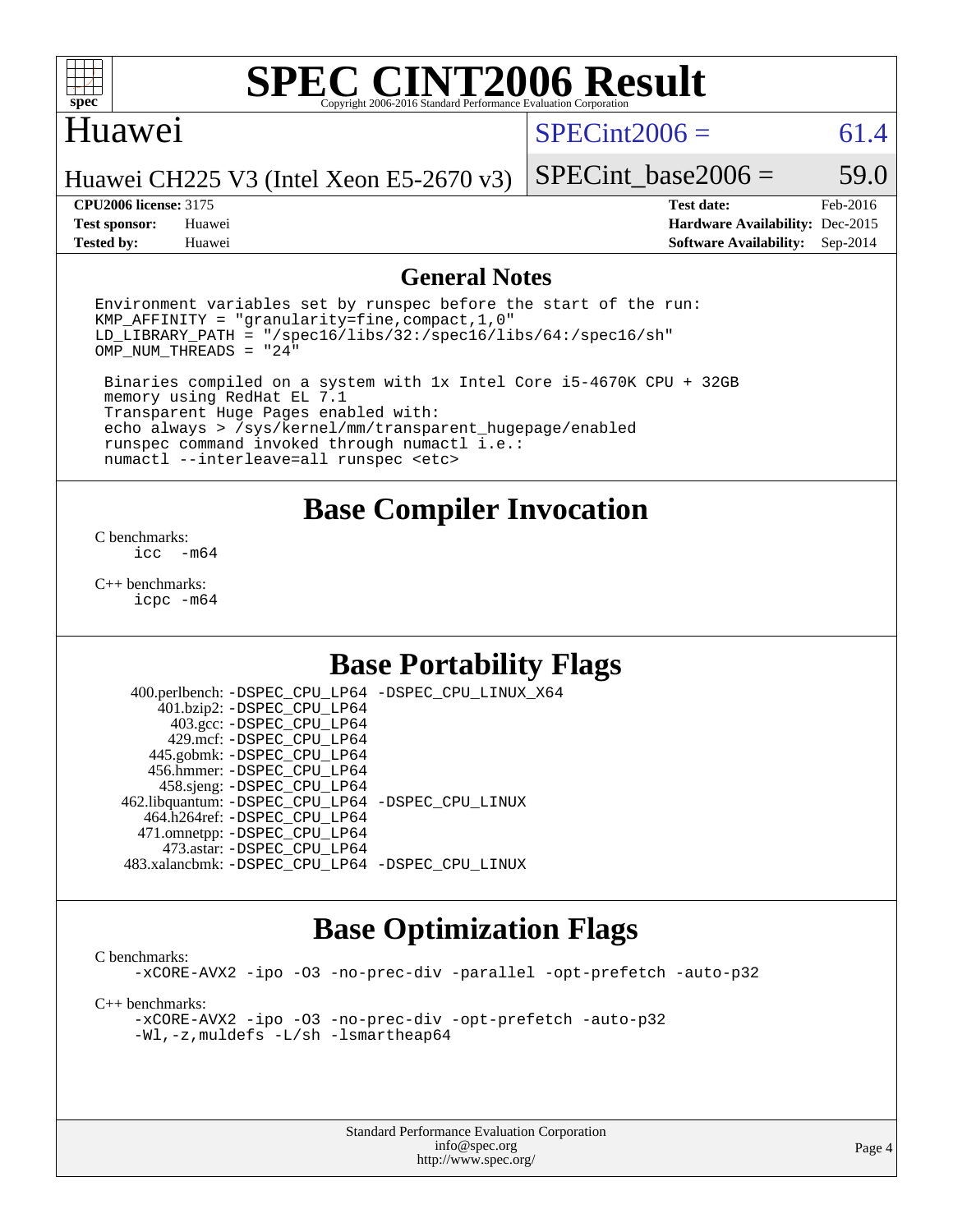

### Huawei

 $SPECint2006 = 61.4$  $SPECint2006 = 61.4$ 

Huawei CH225 V3 (Intel Xeon E5-2670 v3)

**[CPU2006 license:](http://www.spec.org/auto/cpu2006/Docs/result-fields.html#CPU2006license)** 3175 **[Test date:](http://www.spec.org/auto/cpu2006/Docs/result-fields.html#Testdate)** Feb-2016 **[Test sponsor:](http://www.spec.org/auto/cpu2006/Docs/result-fields.html#Testsponsor)** Huawei **[Hardware Availability:](http://www.spec.org/auto/cpu2006/Docs/result-fields.html#HardwareAvailability)** Dec-2015 **[Tested by:](http://www.spec.org/auto/cpu2006/Docs/result-fields.html#Testedby)** Huawei **[Software Availability:](http://www.spec.org/auto/cpu2006/Docs/result-fields.html#SoftwareAvailability)** Sep-2014

SPECint base2006 =  $59.0$ 

# **[Base Other Flags](http://www.spec.org/auto/cpu2006/Docs/result-fields.html#BaseOtherFlags)**

[C benchmarks](http://www.spec.org/auto/cpu2006/Docs/result-fields.html#Cbenchmarks):

403.gcc: [-Dalloca=\\_alloca](http://www.spec.org/cpu2006/results/res2016q1/cpu2006-20160202-38957.flags.html#b403.gcc_baseEXTRA_CFLAGS_Dalloca_be3056838c12de2578596ca5467af7f3)

# **[Peak Compiler Invocation](http://www.spec.org/auto/cpu2006/Docs/result-fields.html#PeakCompilerInvocation)**

[C benchmarks \(except as noted below\)](http://www.spec.org/auto/cpu2006/Docs/result-fields.html#Cbenchmarksexceptasnotedbelow):

[icc -m64](http://www.spec.org/cpu2006/results/res2016q1/cpu2006-20160202-38957.flags.html#user_CCpeak_intel_icc_64bit_f346026e86af2a669e726fe758c88044)

400.perlbench: [icc -m32 -L/opt/intel/compilers\\_and\\_libraries\\_2016/linux/compiler/lib/ia32\\_lin](http://www.spec.org/cpu2006/results/res2016q1/cpu2006-20160202-38957.flags.html#user_peakCCLD400_perlbench_intel_icc_e10256ba5924b668798078a321b0cb3f)

445.gobmk: [icc -m32 -L/opt/intel/compilers\\_and\\_libraries\\_2016/linux/compiler/lib/ia32\\_lin](http://www.spec.org/cpu2006/results/res2016q1/cpu2006-20160202-38957.flags.html#user_peakCCLD445_gobmk_intel_icc_e10256ba5924b668798078a321b0cb3f)

[C++ benchmarks \(except as noted below\):](http://www.spec.org/auto/cpu2006/Docs/result-fields.html#CXXbenchmarksexceptasnotedbelow)

[icpc -m32 -L/opt/intel/compilers\\_and\\_libraries\\_2016/linux/compiler/lib/ia32\\_lin](http://www.spec.org/cpu2006/results/res2016q1/cpu2006-20160202-38957.flags.html#user_CXXpeak_intel_icpc_b4f50a394bdb4597aa5879c16bc3f5c5)

473.astar: [icpc -m64](http://www.spec.org/cpu2006/results/res2016q1/cpu2006-20160202-38957.flags.html#user_peakCXXLD473_astar_intel_icpc_64bit_fc66a5337ce925472a5c54ad6a0de310)

### **[Peak Portability Flags](http://www.spec.org/auto/cpu2006/Docs/result-fields.html#PeakPortabilityFlags)**

 400.perlbench: [-D\\_FILE\\_OFFSET\\_BITS=64](http://www.spec.org/cpu2006/results/res2016q1/cpu2006-20160202-38957.flags.html#user_peakPORTABILITY400_perlbench_file_offset_bits_64_438cf9856305ebd76870a2c6dc2689ab) [-DSPEC\\_CPU\\_LINUX\\_IA32](http://www.spec.org/cpu2006/results/res2016q1/cpu2006-20160202-38957.flags.html#b400.perlbench_peakCPORTABILITY_DSPEC_CPU_LINUX_IA32) 401.bzip2: [-DSPEC\\_CPU\\_LP64](http://www.spec.org/cpu2006/results/res2016q1/cpu2006-20160202-38957.flags.html#suite_peakPORTABILITY401_bzip2_DSPEC_CPU_LP64) 403.gcc: [-DSPEC\\_CPU\\_LP64](http://www.spec.org/cpu2006/results/res2016q1/cpu2006-20160202-38957.flags.html#suite_peakPORTABILITY403_gcc_DSPEC_CPU_LP64) 429.mcf: [-DSPEC\\_CPU\\_LP64](http://www.spec.org/cpu2006/results/res2016q1/cpu2006-20160202-38957.flags.html#suite_peakPORTABILITY429_mcf_DSPEC_CPU_LP64) 445.gobmk: [-D\\_FILE\\_OFFSET\\_BITS=64](http://www.spec.org/cpu2006/results/res2016q1/cpu2006-20160202-38957.flags.html#user_peakPORTABILITY445_gobmk_file_offset_bits_64_438cf9856305ebd76870a2c6dc2689ab) 456.hmmer: [-DSPEC\\_CPU\\_LP64](http://www.spec.org/cpu2006/results/res2016q1/cpu2006-20160202-38957.flags.html#suite_peakPORTABILITY456_hmmer_DSPEC_CPU_LP64) 458.sjeng: [-DSPEC\\_CPU\\_LP64](http://www.spec.org/cpu2006/results/res2016q1/cpu2006-20160202-38957.flags.html#suite_peakPORTABILITY458_sjeng_DSPEC_CPU_LP64) 462.libquantum: [-DSPEC\\_CPU\\_LP64](http://www.spec.org/cpu2006/results/res2016q1/cpu2006-20160202-38957.flags.html#suite_peakPORTABILITY462_libquantum_DSPEC_CPU_LP64) [-DSPEC\\_CPU\\_LINUX](http://www.spec.org/cpu2006/results/res2016q1/cpu2006-20160202-38957.flags.html#b462.libquantum_peakCPORTABILITY_DSPEC_CPU_LINUX) 464.h264ref: [-DSPEC\\_CPU\\_LP64](http://www.spec.org/cpu2006/results/res2016q1/cpu2006-20160202-38957.flags.html#suite_peakPORTABILITY464_h264ref_DSPEC_CPU_LP64) 471.omnetpp: [-D\\_FILE\\_OFFSET\\_BITS=64](http://www.spec.org/cpu2006/results/res2016q1/cpu2006-20160202-38957.flags.html#user_peakPORTABILITY471_omnetpp_file_offset_bits_64_438cf9856305ebd76870a2c6dc2689ab) 473.astar: [-DSPEC\\_CPU\\_LP64](http://www.spec.org/cpu2006/results/res2016q1/cpu2006-20160202-38957.flags.html#suite_peakPORTABILITY473_astar_DSPEC_CPU_LP64) 483.xalancbmk: [-D\\_FILE\\_OFFSET\\_BITS=64](http://www.spec.org/cpu2006/results/res2016q1/cpu2006-20160202-38957.flags.html#user_peakPORTABILITY483_xalancbmk_file_offset_bits_64_438cf9856305ebd76870a2c6dc2689ab) [-DSPEC\\_CPU\\_LINUX](http://www.spec.org/cpu2006/results/res2016q1/cpu2006-20160202-38957.flags.html#b483.xalancbmk_peakCXXPORTABILITY_DSPEC_CPU_LINUX)

### **[Peak Optimization Flags](http://www.spec.org/auto/cpu2006/Docs/result-fields.html#PeakOptimizationFlags)**

[C benchmarks](http://www.spec.org/auto/cpu2006/Docs/result-fields.html#Cbenchmarks):

 400.perlbench: [-xCORE-AVX2](http://www.spec.org/cpu2006/results/res2016q1/cpu2006-20160202-38957.flags.html#user_peakPASS2_CFLAGSPASS2_LDCFLAGS400_perlbench_f-xAVX2_5f5fc0cbe2c9f62c816d3e45806c70d7)(pass 2) [-prof-gen:threadsafe](http://www.spec.org/cpu2006/results/res2016q1/cpu2006-20160202-38957.flags.html#user_peakPASS1_CFLAGSPASS1_LDCFLAGS400_perlbench_prof_gen_21a26eb79f378b550acd7bec9fe4467a)(pass 1)  $-i\text{po}(pass 2) -\tilde{O}3(pass 2)$  [-no-prec-div](http://www.spec.org/cpu2006/results/res2016q1/cpu2006-20160202-38957.flags.html#user_peakPASS2_CFLAGSPASS2_LDCFLAGS400_perlbench_f-no-prec-div)(pass 2) [-par-num-threads=1](http://www.spec.org/cpu2006/results/res2016q1/cpu2006-20160202-38957.flags.html#user_peakPASS1_CFLAGSPASS1_LDCFLAGS400_perlbench_par_num_threads_786a6ff141b4e9e90432e998842df6c2)(pass 1) [-prof-use](http://www.spec.org/cpu2006/results/res2016q1/cpu2006-20160202-38957.flags.html#user_peakPASS2_CFLAGSPASS2_LDCFLAGS400_perlbench_prof_use_bccf7792157ff70d64e32fe3e1250b55)(pass 2) [-opt-prefetch](http://www.spec.org/cpu2006/results/res2016q1/cpu2006-20160202-38957.flags.html#user_peakCOPTIMIZE400_perlbench_f-opt-prefetch) [-ansi-alias](http://www.spec.org/cpu2006/results/res2016q1/cpu2006-20160202-38957.flags.html#user_peakCOPTIMIZE400_perlbench_f-ansi-alias)

 401.bzip2: [-xCORE-AVX2](http://www.spec.org/cpu2006/results/res2016q1/cpu2006-20160202-38957.flags.html#user_peakPASS2_CFLAGSPASS2_LDCFLAGS401_bzip2_f-xAVX2_5f5fc0cbe2c9f62c816d3e45806c70d7)(pass 2) [-prof-gen:threadsafe](http://www.spec.org/cpu2006/results/res2016q1/cpu2006-20160202-38957.flags.html#user_peakPASS1_CFLAGSPASS1_LDCFLAGS401_bzip2_prof_gen_21a26eb79f378b550acd7bec9fe4467a)(pass 1)  $-ipo(pass 2) -\overline{O}3(pass 2)$  $-ipo(pass 2) -\overline{O}3(pass 2)$  [-no-prec-div](http://www.spec.org/cpu2006/results/res2016q1/cpu2006-20160202-38957.flags.html#user_peakCOPTIMIZEPASS2_CFLAGSPASS2_LDCFLAGS401_bzip2_f-no-prec-div) [-par-num-threads=1](http://www.spec.org/cpu2006/results/res2016q1/cpu2006-20160202-38957.flags.html#user_peakPASS1_CFLAGSPASS1_LDCFLAGS401_bzip2_par_num_threads_786a6ff141b4e9e90432e998842df6c2)(pass 1) [-prof-use](http://www.spec.org/cpu2006/results/res2016q1/cpu2006-20160202-38957.flags.html#user_peakPASS2_CFLAGSPASS2_LDCFLAGS401_bzip2_prof_use_bccf7792157ff70d64e32fe3e1250b55)(pass 2) [-auto-ilp32](http://www.spec.org/cpu2006/results/res2016q1/cpu2006-20160202-38957.flags.html#user_peakCOPTIMIZE401_bzip2_f-auto-ilp32)

Continued on next page

Standard Performance Evaluation Corporation [info@spec.org](mailto:info@spec.org) <http://www.spec.org/>

Page 5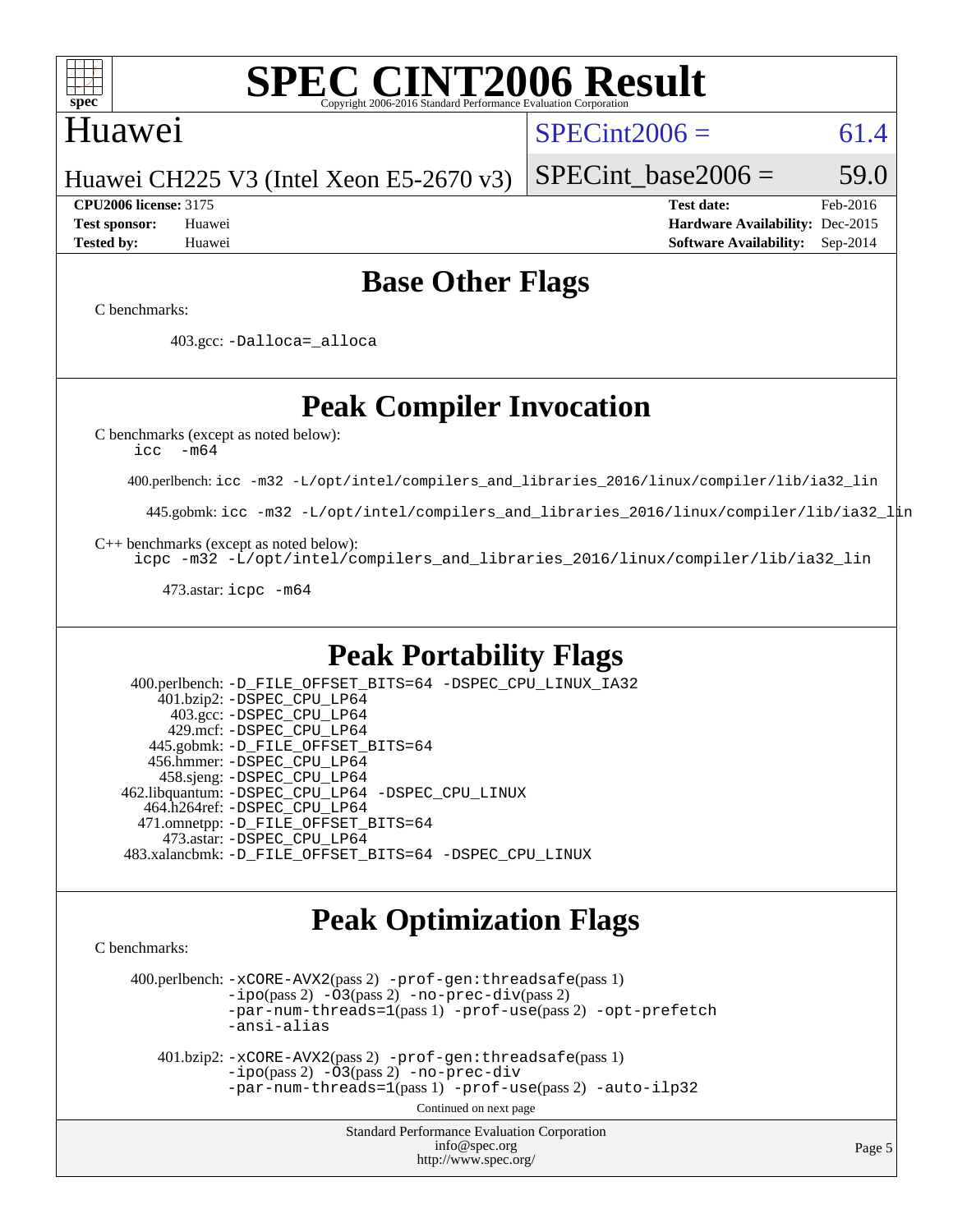

Huawei

 $SPECint2006 = 61.4$  $SPECint2006 = 61.4$ 

Huawei CH225 V3 (Intel Xeon E5-2670 v3)

SPECint base2006 =  $59.0$ 

**[CPU2006 license:](http://www.spec.org/auto/cpu2006/Docs/result-fields.html#CPU2006license)** 3175 **[Test date:](http://www.spec.org/auto/cpu2006/Docs/result-fields.html#Testdate)** Feb-2016 **[Test sponsor:](http://www.spec.org/auto/cpu2006/Docs/result-fields.html#Testsponsor)** Huawei **[Hardware Availability:](http://www.spec.org/auto/cpu2006/Docs/result-fields.html#HardwareAvailability)** Dec-2015 **[Tested by:](http://www.spec.org/auto/cpu2006/Docs/result-fields.html#Testedby)** Huawei **[Software Availability:](http://www.spec.org/auto/cpu2006/Docs/result-fields.html#SoftwareAvailability)** Sep-2014

# **[Peak Optimization Flags \(Continued\)](http://www.spec.org/auto/cpu2006/Docs/result-fields.html#PeakOptimizationFlags)**

```
 401.bzip2 (continued):
                -opt-prefetch -ansi-alias
          403.gcc: -xCORE-AVX2 -ipo -O3 -no-prec-div -inline-calloc
                -opt-malloc-options=3 -auto-ilp32
         429.mcf: -xCORE-AVX2 -ipo -O3 -no-prec-div -parallel
                -opt-prefetch -auto-p32
       445.gobmk: -xCORE-AVX2(pass 2) -prof-gen:threadsafe(pass 1)
                -prof-use(pass 2) -par-num-threads=1(pass 1) -ansi-alias
       456.hmmer: basepeak = yes
        458.sjeng: -xCORE-AVX2(pass 2) -prof-gen:threadsafe(pass 1)
                -i\text{po}(pass 2) -\tilde{O}3(pass 2)-no-prec-div(pass 2)
                -par-num-threads=1(pass 1) -prof-use(pass 2) -unroll4
   462.libquantum: basepeak = yes
     464.h264ref: basepeak = yes
C++ benchmarks: 
      471.omnetpp: -xCORE-AVX2(pass 2) -prof-gen:threadsafe(pass 1)
                -i\text{po}(pass 2) -\overline{O}3(pass 2) -no-prec\text{-div}(pass 2)-par-num-threads=1(pass 1) -prof-use(pass 2)
                -opt-ra-region-strategy=block -ansi-alias
                -Wl,-z,muldefs -L/sh -lsmartheap
         473.astar: -xCORE-AVX2 -ipo -O3 -no-prec-div -opt-prefetch
                -auto-p32 -Wl,-z,muldefs -L/sh -lsmartheap64
    483.xalancbmk: -xCORE-AVX2 -ipo -O3 -no-prec-div -opt-prefetch
                -ansi-alias -Wl,-z,muldefs -L/sh -lsmartheap
```
# **[Peak Other Flags](http://www.spec.org/auto/cpu2006/Docs/result-fields.html#PeakOtherFlags)**

[C benchmarks](http://www.spec.org/auto/cpu2006/Docs/result-fields.html#Cbenchmarks):

403.gcc: [-Dalloca=\\_alloca](http://www.spec.org/cpu2006/results/res2016q1/cpu2006-20160202-38957.flags.html#b403.gcc_peakEXTRA_CFLAGS_Dalloca_be3056838c12de2578596ca5467af7f3)

The flags file that was used to format this result can be browsed at <http://www.spec.org/cpu2006/flags/Intel-ic16.0-official-linux64.html>

You can also download the XML flags source by saving the following link: <http://www.spec.org/cpu2006/flags/Intel-ic16.0-official-linux64.xml>

> Standard Performance Evaluation Corporation [info@spec.org](mailto:info@spec.org) <http://www.spec.org/>